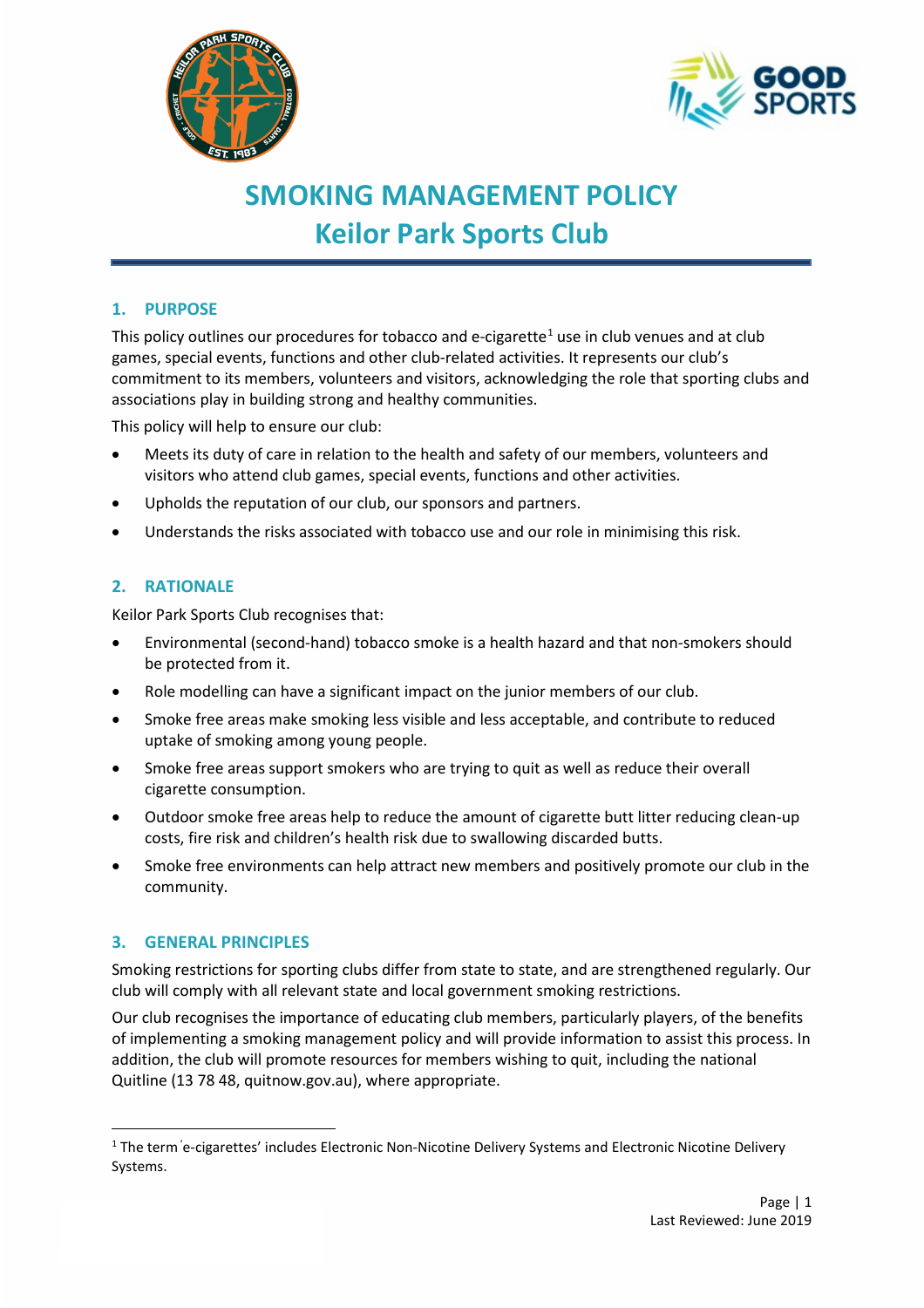



The following policy shall apply to all club members, volunteers and visitors:

- Smoking in this policy includes the use of any form of e-cigarette device.
- Cigarettes, e-cigarettes and any other tobacco products will not be sold, including from vending machines, at any time at or by our club.
- Many young people hold parents, teammates and coaches in high esteem and smoking around them sends the message that smoking is okay. Therefore we expect that coaches, players, officials and volunteers will refrain from smoking while involved in an official capacity for the club, on and off the field.
- To foster our club's reputation as a healthy environment, no images of club volunteers, members, officials, coaches and players smoking at club-related activities will be placed on social media.

## **4. SMOKE FREE AREAS**

Our club requires the following areas of the club's facilities and sporting grounds to be smoke free:

- All indoor areas
- All outdoor playing/training areas
- All spectator areas (standing and seated, covered and uncovered)
- All canteen, catering, eating and drinking areas.

Smoke free areas will be signed (where possible) and promoted in club materials. A designated smoking permitted area is also located at the rear of the change rooms**.**

### **5. PROMOTING THIS POLICY**

Our club will promote this policy regularly by:

- Placing a copy of the policy in club newsletters, printed member information and on the website.
- Promoting positive smoke free messages through the club's social media.
- Displaying a copy of the policy in the club rooms.
- Periodic announcements to members at functions.
- Placing non-smoking signage in prominent locations both indoors and outdoors.

### **6. NON-COMPLIANCE**

All club committee members will uphold this policy and any non-compliance will be handled according to the following process:

- Club members and/or guests should notify the committee of any breaches of this policy.
- A friendly approach will be made to the person smoking, explaining our club policy, and directing them to any areas where smoking is permitted.